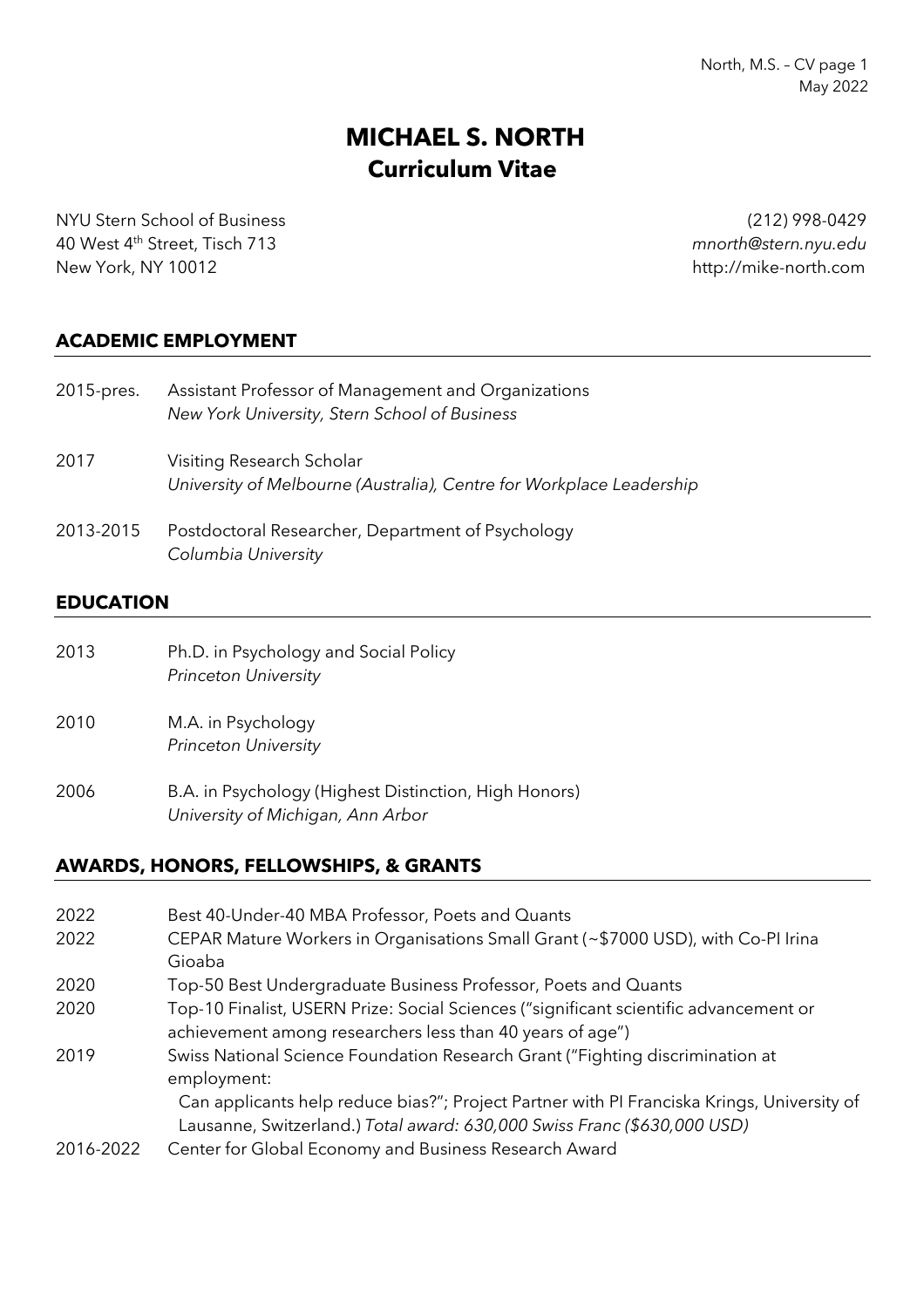- 2017 Society for Human Resource Management Foundation (Research Donation)
- 2015 Rising Star, Association for Psychological Science
- 2014 Justice Initiative Pilot Grant, Columbia University
- 2013 Nominee, Emerging Alumni Scholars Award, Princeton University Alumni Association
- 2011 American Psychological Association Dissertation Research Award
- 2010 SPSSI Clara Mayo Award for Pre-Dissertation Research on Prejudice
- 2010 Social Science Research Council, Dissertation Proposal Development Fellowship in Discrimination Studies
- 2009-2013 Joint Degree Program in Psychology and Social Policy Fellowship
- 2009 Finalist, Humane Studies Fellowship
- 2008 Princeton First Year Science/Engineering Fellowship
- 2006 Phi Beta Kappa
- 2005 Otto Graf Undergraduate Honors Research Grant (declined)
- 2005 Tanner Memorial Research Award (for Innovative and Meritorious Undergraduate Research in Psychology)
- 2003-2006 James B. Angell Scholar (7 terms)

# **PUBLICATIONS**

*[\*Undergraduate, doctoral or postdoctoral mentee for duration/majority of project]*

- 1. **North, M.S.** (2022). Chinese versus U.S. workplace ageism as GATE-ism: Generation, Age, Tenure, and Experience. *Frontiers in Psychology,* 13, 817160.
- 2. \*Gioaba, I., & **North, M.S.** (2022). Multifaceted, nuanced personnel decisions necessitate multifacted, nuanced age research approaches. *Work, Aging, & Retirement.*
- 3. \*Francioli, S., & **North, M.S.** (2021). Youngism: The content, causes, and consequences of prejudice toward younger adults. *Journal of Experimental Psychology: General, 150*(12), 2591-2612*.*
- 4. Martin, A.E., & **North, M.S.** (2021). Equality for (almost) all: Egalitarian advocacy predicts lower endorsement of sexism and racism, but not ageism. *Journal of Personality and Social Psychology.*
- 5. \*Francioli, S., & **North, M.S**. (2021). The older worker: Gender and age discrimination in the workplace. In K.W. Schaie and S.L. Willis (Eds.), *Handbook of the Psychology of Aging* (9<sup>th</sup>) Edition). London: Elsevier.
- 6. \*Zhang, T., & **North, M.S.** (2020). What goes down when advice goes up: Younger advisers underestimate their impact. *Personality and Social Psychology Bulletin, 46*(10), 1444-1460.
- 7. **North, M.S.** (2020). Instead of workers' age alone, let's focus on their GATE: Generation, Age, Tenure, Experience. *AARP International: The Journal, 13,* 52-55.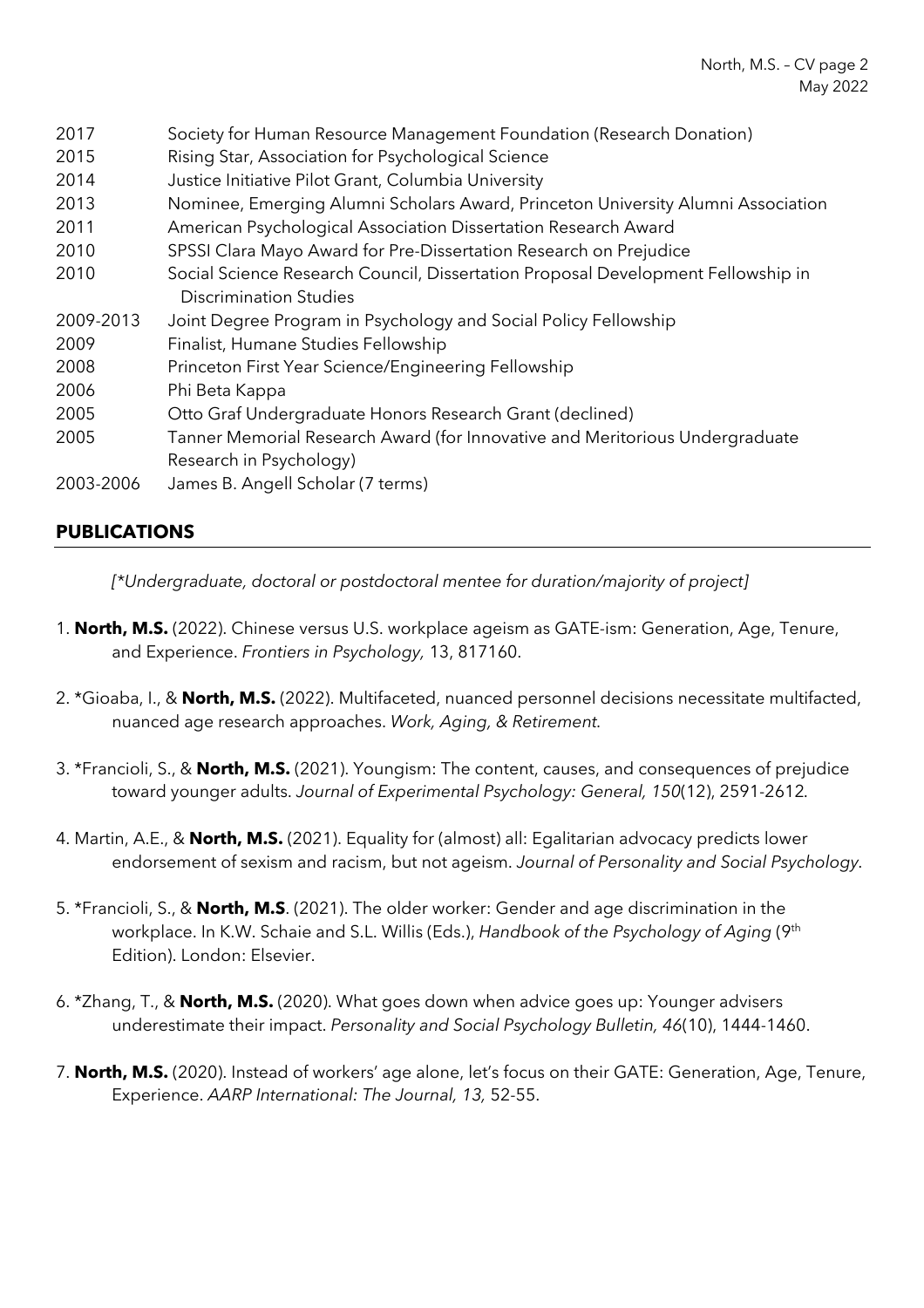- 8. Tippins, N.T., Anderman, E.M., Baugh, J., Beier, M.E., Born, D.H., Childers, C., Donnellan, B., Estrada, A.X., Hoffman, B., Kalleberg, A.L., Kanfer, R., Lytell, M., **North, M.S.,** Spetz, J., & Wang, M (2020). *Are Generational Categories Meaningful Distinctions for Workforce Management?* National Academies of Sciences, Engineering, and Medicine. Washington, DC: National Academies Press. https://doi.org/10.17226/25796
- 9. **North, M.S.** & \*Shakeri, A. (2019). Workplace subjective age multidimensionality: Generation, Age, Tenure, Experience (GATE). *Work, Aging, & Retirement, 5*(4), 281-286.
- 10. \*Nagy, N., Fasbender, U., & **North, M.S**. (2019). Youthfuls, Matures, and Veterans: Subtyping subjective age in late career employees. *Work, Aging, & Retirement. 5*(4), 307-322.
- 11. **North, M.S.** (2019). A GATE to understanding "older" workers: Generation, Age, Tenure, Experience. *Academy of Management Annals, 13*(2) 414-443.

*\*\* Top-10 Finalist, USERN Prize: Social Sciences (significant scientific advancement or achievement among researchers less than 40 years of age)*

- 12. \*Martin, A.E., **North, M.S.,** & Phillips, K.W. (2019). Intersectional escape: Older women elude prescriptive stereotypes more than older men. *Personality and Social Psychology Bulletin, 45*(3), 342-359.
- 13. **North, M.S.** (2019). Intergenerational resource tensions. In D. Gu & M.E. Dupre (Eds.), *Encyclopedia of Gerontology and Population Aging.* New York: Springer.
- 14. **North, M.S.,** & Fiske, S.T. (2017). Succession, consumption, and identity: Prescriptive ageism domains. In T.D. Nelson (ed.), *Ageism: Stereotyping and Prejudice against Older Persons* (2nd Edition) (pp. 77-103). New York: Oxford University Press.
- 15. **North, M.S.,** & Fiske, S.T. (2016). Resource scarcity and prescriptive attitudes generate subtle, intergenerational older-worker exclusion. *Journal of Social Issues, 72*(1), 119-141*.*
- 16. **North, M.S.,** & Fiske, S.T. (2015). Modern attitudes toward older adults in the aging world: A crosscultural meta-analysis. *Psychological Bulletin, 141*(5), 993-1021.
- 17. **North, M.S.,** & Fiske, S.T. (2015). Intergenerational resource tensions in the workplace and beyond: Individual, Interpersonal, Institutional, International. *Research in Organizational Behavior, 35,* 159- 179*. Translated into Spanish as: Tensiones intergeneracionales sobre recursos en el lugar de trabajo y más allá: Individual, interpersonal, institucional, internacional. (George A. Jachewatzky-Hashaviah, Ecuadorian National Council for Intergenerational Equality, Trans.)*
- 18. **North, M.S.** (2015). Ageism stakes its claim in the social sciences. *Generations, 39*(3), 29-33*.*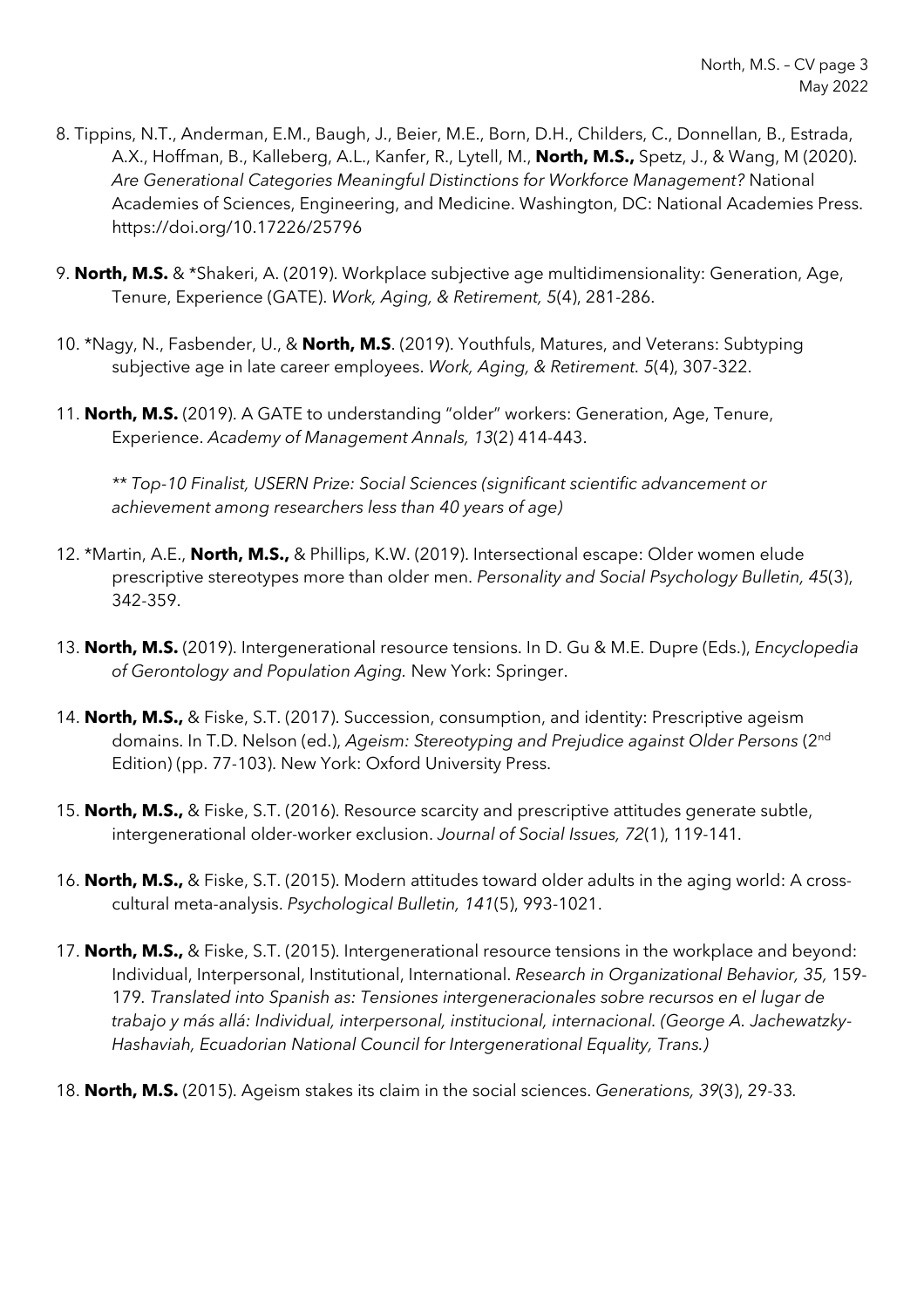- 19. **North, M.S.,** & Fiske, S.T. (2014). Social categories create and reflect inequality: Psychological and sociological insights. In J. Cheng, J. Tracy, & C. Anderson (Eds.), *The Psychology of Social Status*  (pp. 243-265)*.* New York: Springer.
- 20. Fiske, S.T., & **North**, **M.S.** (2014). Measures of stereotyping and prejudice: Barometers of bias. In G. Boyle & D. Saklofske (Eds.), *Measures of Personality & Social Psychological Constructs* (pp. 684- 718)*.* Elsevier/Academic Press.
- 21. Masip, D., **North, M.S.,** Todorov, A., & Osherson, D.N. (2014). Automated prediction of preferences using facial expressions. *PLoS ONE, 9*(2), e87434.
- 22. **North**, **M.S.,** & Fiske, S.T. (2013). A prescriptive, intergenerational-tension ageism scale: Succession, Identity, and Consumption (SIC). *Psychological Assessment, 25*(3) 706-713. *Scale translated into Lithuanian as: Nuostatų dėl amžiaus skalė. (Tomas lazdauskas, Trans.)*
- 23. **North**, **M.S.,** & Fiske, S.T. (2013). Act your (old) age: Prescriptive, ageist biases over Succession, Consumption, and Identity. *Personality and Social Psychology Bulletin, 39*(6), 720-734.
- 24. **North**, **M.S.,** & Fiske, S.T. (2013). Subtyping ageism: Policy issues in Succession and Consumption. *Social Issues and Policy Review, 7*(1), 36-57.
- 25. **North**, **M.S.,** & Fiske, S.T. (2013). Driven to exclude: How core social motives explain social exclusion. In C.N. DeWall (Ed.), *Oxford Handbook of Social Exclusion* (pp. 31-42). New York: Oxford University Press.
- 26. **North, M.S.,** & Fiske, S.T. (2012). A history of social cognition. In A.W. Kruglanski & W. Stroebe (Eds.), *Handbook of the History of Social Psychology* (pp. 81-99)*.* New York: Psychology Press.
- 27. **North, M.S.,** Todorov, A., & Osherson, D.N. (2012). Accuracy of inferring self- and other-preferences from spontaneous facial expressions. *Journal of Nonverbal Behavior, 36*(4), 227-233.
- 28. **North, M.S.**, & Fiske, S.T. (2012). An inconvenienced youth? Ageism and its potential intergenerational roots. *Psychological Bulletin, 138*(5), 982-997.
	- *\*\* Reprinted in S.T. Fiske (Ed.) (2013), Social Cognition. Sage.*
- 29. **North, M.S.,** Todorov, A., & Osherson, D.N. (2010). Inferring the preferences of others from spontaneous, low-emotional facial expressions. *Journal of Experimental Social Psychology, 46*(6), 1109-1113.
- 30. Melamed, D.\*\*, **& North, M.S.\*\*** (2010). The future in inequality. *Social Psychology Quarterly, 73*(4), 346-347.
	- *\*\* Equal author contribution.*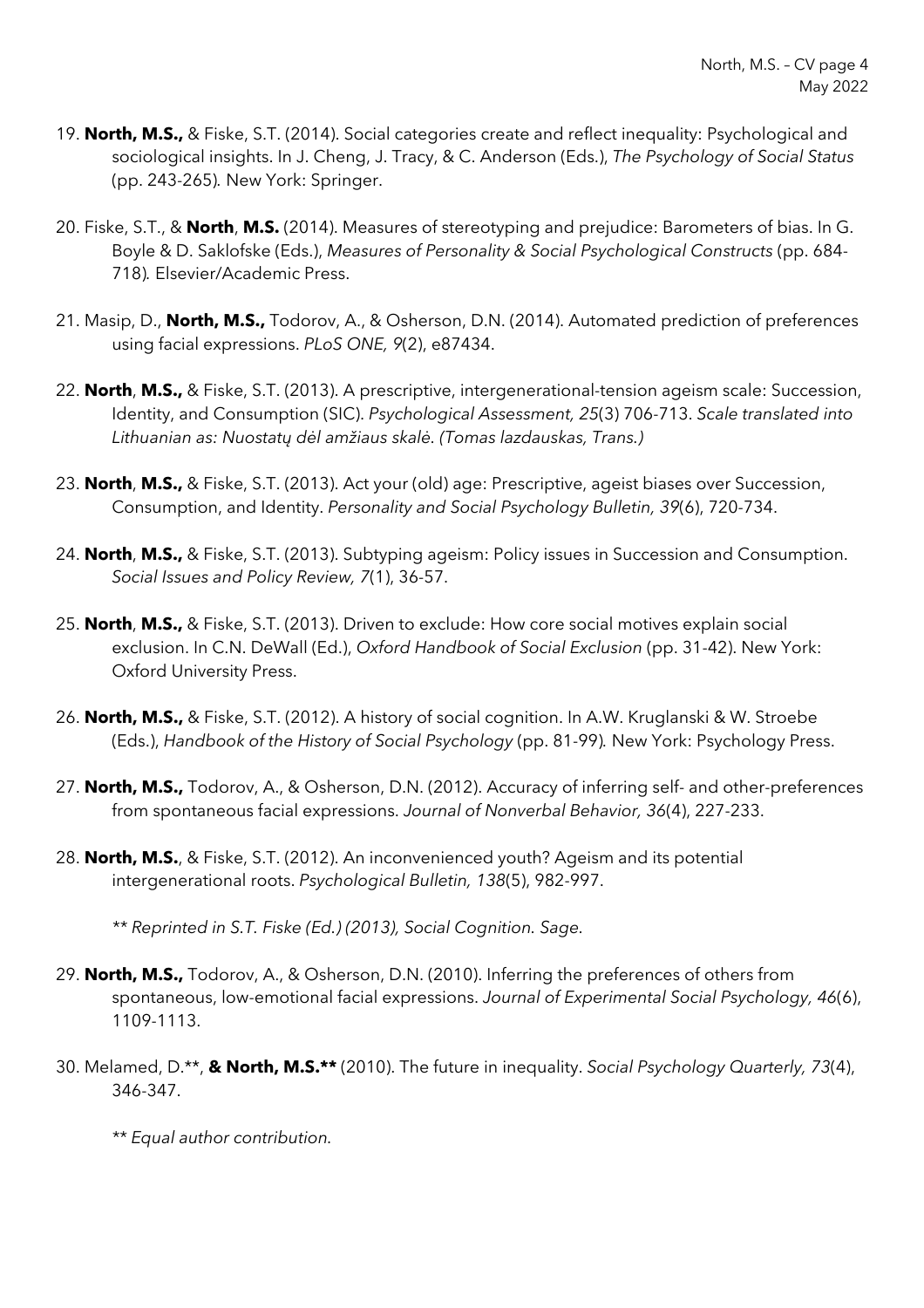- 31. Niiya, Y., Ballantyne, R., **North**, **M.S.,** & Crocker, J. (2008). Gender, contingencies of self-worth, and achievement goals as predictors of academic cheating in a controlled, laboratory setting. *Basic and Applied Social Psychology, 30*(1), 76-83.
- 32. **North**, **M.S.,** Gleacher, A.A., Radigan, M., Greene, L., Levitt, J.M., Chassman, J., & Hoagwood, K. (2008). Evidence-Based Treatment and Dissemination Center (EBTDC): Bridging the researchpractice gap in New York State. *Report on Emotional & Behavioral Disorders in Youth, 8*(1), 9-16.

## **MANUSCRIPTS UNDER REVIEW/REVISION**

- 33. Chatman, J., Sharps, D., Mishra, S., Kray, L., & **North, M.S.** [Title withheld to preserve blind review.] Under invited 3rd round review, *Organizational Behavior and Human Decision Processes.*
- 34. **North, M.S.** [Title withheld to preserve blind review.] Under invited 2nd round revision, *Academy of Management Review.*
- 35. Tomova, T., **North, M.S.,** Berson, Y., & Oreg, S. [Title withheld to preserve blind review.] Under revision, *Personnel Psychology.*
- 36. Francioli, S.P., Danbold, F., & **North, M.S.** [Title withheld to preserve blind review.] Under revision, *Personality & Social Psychology Bulletin.*
- 37. Ma, A., **North, M.S.,** Wang, D., & Zhao, X. [Title withheld to preserve blind review.] Under revision, *Academy of Management Journal.*

### **OTHER WRITING**

- Nagy, N. & **North, M.S.** (2021, June 15). Making the case for "subjective age" in the multigenerational workforce. *MIT Sloan Management Review.* https://sloanreview.mit.edu/article/making-the-casefor-subjective-age-in-the-multigenerational-workforce/
- Slaughter, M., & **North, M.S.** (2021, March 19). Mind the generation gap at work. *Reworked.*  https://www.reworked.co/leadership/mind-the-generation-gap-at-work/
- Tippins, N.T., **North, M.S.**, & Wang, M. (2020, September 18). The irrelevance of generational differences at work. *TLNT.com.* https://www.tlnt.com/the-irrelevance-of-generational-differencesat-work/
- **North, M.S.,** & Wiesenfeld, B. (2020, May 18). Isn't COVID bad enough without us making it about Boomers vs Snowflakes? *Newsweek.*  https://www.newsweek.com/covid-generational-divide-young-old-1504891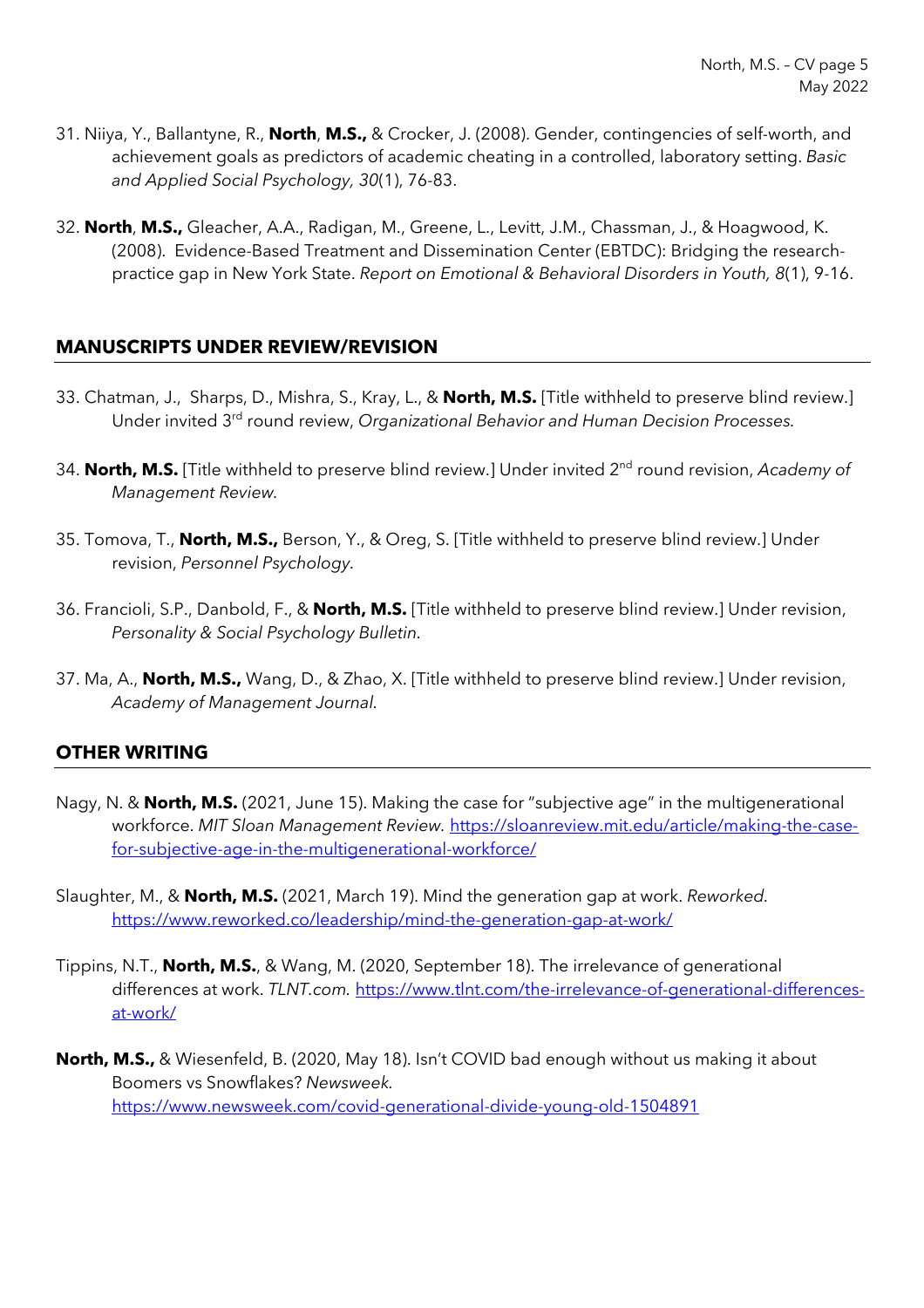- **North, M.S.** (2017, March 24). Millennials and baby boomers are taught to hate each other—but they need each other to survive. *Quartz.* https://qz.com/940686
- **North, M.S.** (2017, March 9). Young workers expect their older colleagues to get out of the way. *The Conversation.* https://theconversation.com/young-workers-expect-their-older-colleagues-to-get-out-of-the-way-73194
- **North, M.S.** (2017, February 15). Millennials and Boomers feel like they're living in two different Americas—and that's a big problem. *Quartz.* https://qz.com/909448
- **North, M.S.** (2016, October 5). Don't let rift between generations spark a toxic era of ageism. *New Scientist.* https://www.newscientist.com/article/2108131-dont-let-rift-between-generations-sparka-toxic-era-of-ageism/
- **North, M.S.** (2014). Changing our perceptions of older workers. Executive briefing for the Society for Human Resource Management Foundation. https://bit.ly/3IOPyGp
- **North, M.S.**, & Hershfield, H.E. (2014). Four ways to adapt to an aging workforce. *Harvard Business Review.* https://hbr.org/2014/04/four-ways-to-adapt-to-an-aging-workforce

\* *HBR* "Management Tip of the Day" (2014, June 16).

**North, M.S.,** & Hershfield, H.E. (2014). Psychologists report: Getting older isn't all bad. *SPSP Blog.* 

**North, M.S.,** & Fiske, S.T. (2013). Great (age-based) expectations. *SPSP Connections.* https://spsptalks.wordpress.com/2013/09/05/great-age-based-expectations/

## **INVITED TALKS**

Oxford University, Institute of Population Ageing (November 2021) Stanford University, Distinguished Careers Institute (November 2021) New York University, Graduate School of Arts and Sciences, Anti-Ageism Panel (May 2021) Global Coalition on Aging, Moving Beyond Ageism Summit (March 2021) AARP / OECD / World Economic Forum, Living,, Learning and Earning Longer Collaborative (July 2020) National Academies of Sciences, Engineering, and Medicine, Committee on Understanding the Aging Workforce and Employment at Older Ages (June 2020) University of Lausanne (Switzerland), Organizational Behavior Department (April 2019) New York University, NYU Aging Incubator Seminar Series (February 2019) Harvard University, Center for Population and Development Studies (November 2018) Purdue University, Department of Psychological Sciences (April 2018) National Academies of Science, Engineering, and Medicine, Workshop on Ageing and Disability: Beyond Stereotypes to Inclusion (October 2017) Society for Human Resource Management, Aging Workforce Executive Forum (October 2017)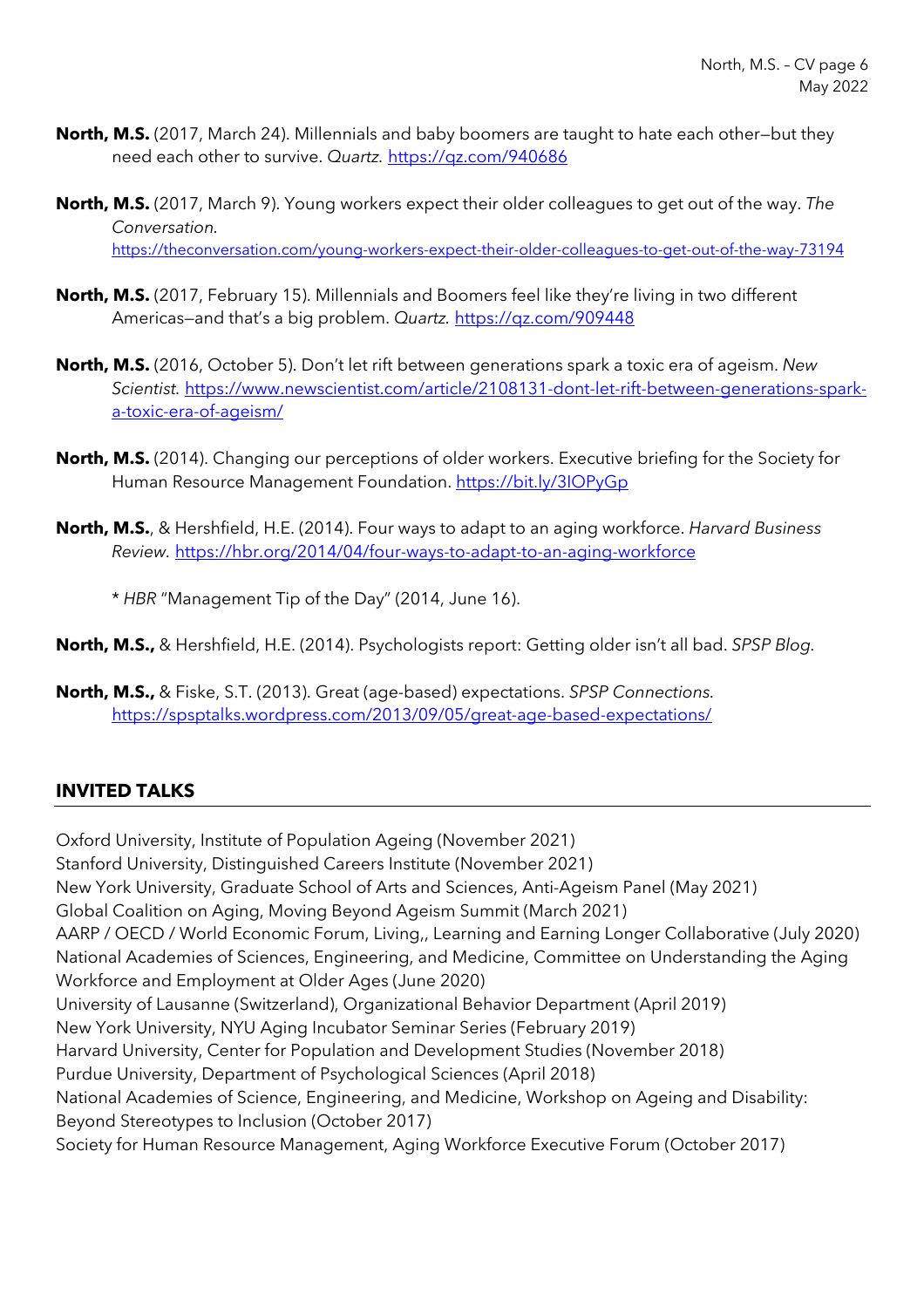Berkeley Haas School of Business, Management of Organizations Colloquium (April 2017) University of Melbourne (Australia), Faculty of Business and Economics, public lecture (February 2017) University of Melbourne (Australia), Panel on the Future of Heath Care in an Ageing Australia (February 2017) University of Melbourne (Australia), The Ageing Workforce in Australia: Trends and Challenges Workshop (February 2017) Resource Centers for Minority Aging Research Preconference (Keynote) (November 2016) Rutgers University, Department of Psychology, Social Psychology Colloquium (October 2016) Aging as Future Conference, Nuremberg, Germany (Keynote) (July 2016) University of Zurich (Switzerland), Department of Psychology, Developmental Colloquium (March 2016) Columbia University, Mailman School of Public Health (April 2015) LiveOn NY, Annual Conference (January 2015) New York University, Stern School of Business (November 2014)

- Society for Human Resource Management, Executive Roundtable on the Aging Workforce (June 2014) New York University, Department of Psychology (April 2014)
- Columbia University, Department of Psychology (November 2013)
- Columbia University, Columbia Business School (February 2013)

Princeton University, Alumni Association (December 2010)

# **CHAIRED SYMPOSIA**

- Kaufmann, M., & **North, M.S.** (May 2017). Promoting age diversity and preventing age discrimination in the workplace. Presented at the 2017 Congress of the European Association of Work and Organizational Psychology, Dublin, Ireland. Speakers: Michael S. North, David Weiss, Irina Gioaba, Michele Kaufmann, Lisa Finkelstein.
- Wallen, A.S., & **North, M.S.** (August 2015). *Challenges and considerations for employing the aging workforce.* Presented at the 75<sup>th</sup> annual meeting of the Academy of Management, Vancouver, Canada. Speakers: Michael S. North, Aaron S. Wallen, Ursula Staudinger, Cheryl Paullin, Mark Schmit.
- **North**, **M.S.,** & Fiske, S.T. (January, 2012). *Prejudice against some prejudices? Under-studied biases in social psychology.* Presented at the 13th Annual Society for Personality and Social Psychology Conference, San Diego, CA. Speakers: Michael S. North, Nicole M. Stephens, Peter Hegarty & Chris Crandall.

# **SELECTED CONFERENCE TALKS & PRESENTATIONS**

**North, M.S.** (August 2020). Not just a number: New frontiers on the role of aging in organizations (Symposium Discussant). Presented at the 80<sup>th</sup> annual meeting of the Academy of Management.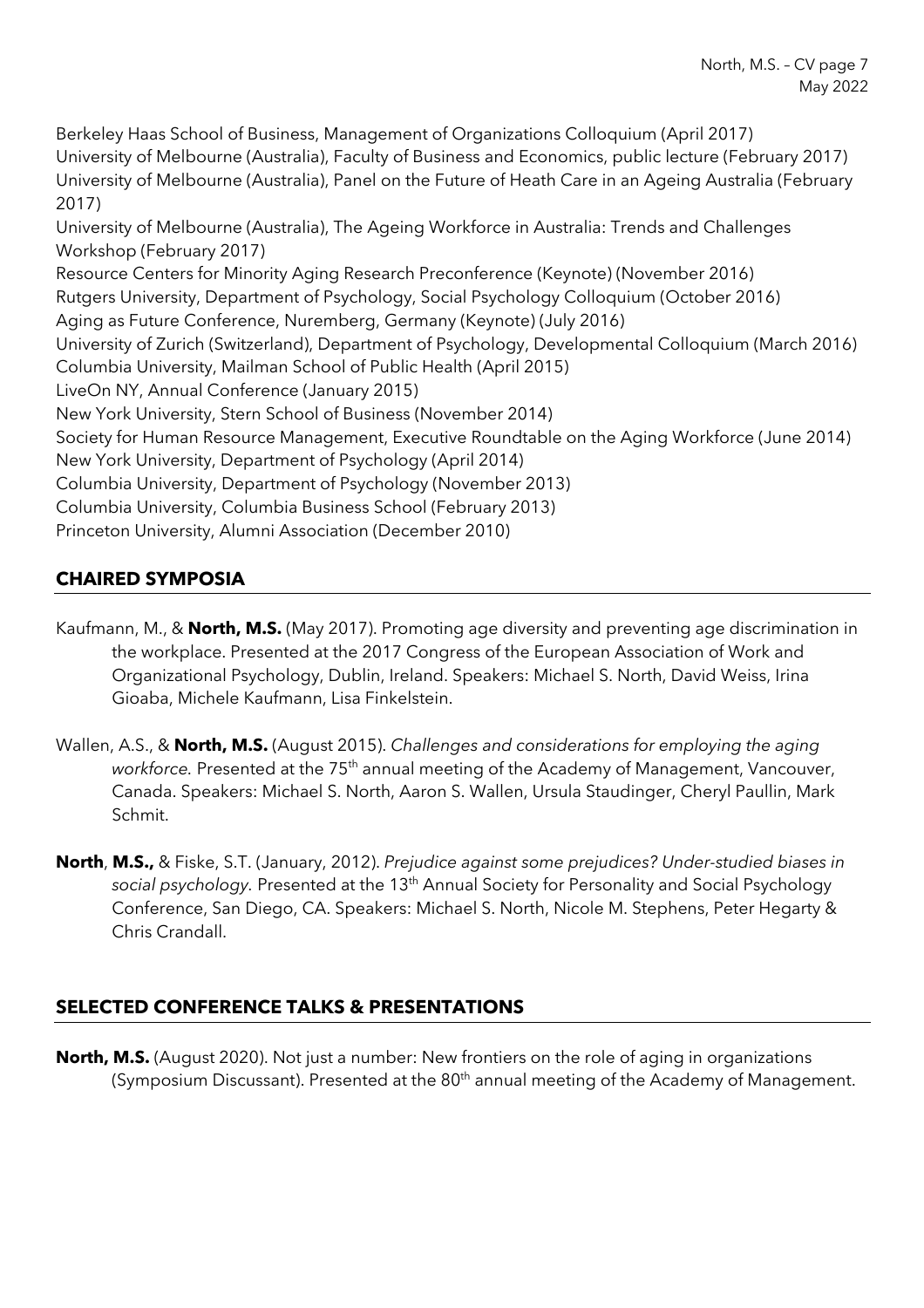- Martin, A.E., **North, M.S.,** & Phillips, K.W. (August 2020). Intersectional escape: Older women elude agentic prescriptions more than older men. Presented at the 80<sup>th</sup> annual meeting of the Academy of Management.
- Francioli, S., & **North, M.S.** (July 2020). Youngism: the content, causes, and consequences of prejudices toward younger adults. Presented at the 2020 International Association for Conflict Management Conference.
- Francioli, S., **North, M.S.**, & Magee, J. (July 2020). Effect of subordinates' gender on female professionals' appraisal of a prospective leadership position. Presented at the 2020 International Association for Conflict Management Conference.
- Zhang, T., & **North, M.S.** (August 2019). Reverse advising: What goes down when advice goes up the hierarchy. Presented at the 79<sup>th</sup> annual meeting of the Academy of Management, Boston, MA.
- Martin, A.E., & **North, M.S.** (July 2019). Equality for (almost) all: Social egalitarians reject sexism and racism, but not ageism. Presented at the 2019 International Association for Conflict Management Conference, Dublin, Ireland.
- Zhang, T., & **North, M.S.** (July 2019). Wunderkind wisdom: Younger advisers discount their effectiveness. Presented at the 2019 International Association for Conflict Management Conference, Dublin, Ireland.
- Francioli, S., & **North, M.S.** (February 2019). Anti-young ageism: Content, causes, and consequences of prejudice toward young adults. Presented at the 20<sup>th</sup> annual meeting of the Society for Personality and Social Psychology, Portland, Oregon.
- **North, M.S.** (November 2018). Intersectional escape: Older women elude prescriptive stereotypes more than older men. Presented at the annual scientific meeting of the Gerontological Society of America, Boston, MA.
- Francioli, S., & **North, M.S.** (August 2018). Unpacking stereotype content and key predictors of attitudes toward younger adults. Presented at the 78<sup>th</sup> annual meeting of the Academy of Management, Chicago, Illinois.
- Zhang, T., & **North, M.S.** (August 2018). Wunderkind wisdom: Younger advisers discount their impact in reverse advising contexts. Presented at the 78<sup>th</sup> annual meeting of the Academy of Management, Chicago, Illinois.
- **North, M.S.** (April 2018). Intersectional escape: Older women elude prescriptive stereotypes more than older men. Presented at Society for Industrial and Organizational Psychology Conference, Chicago, IL.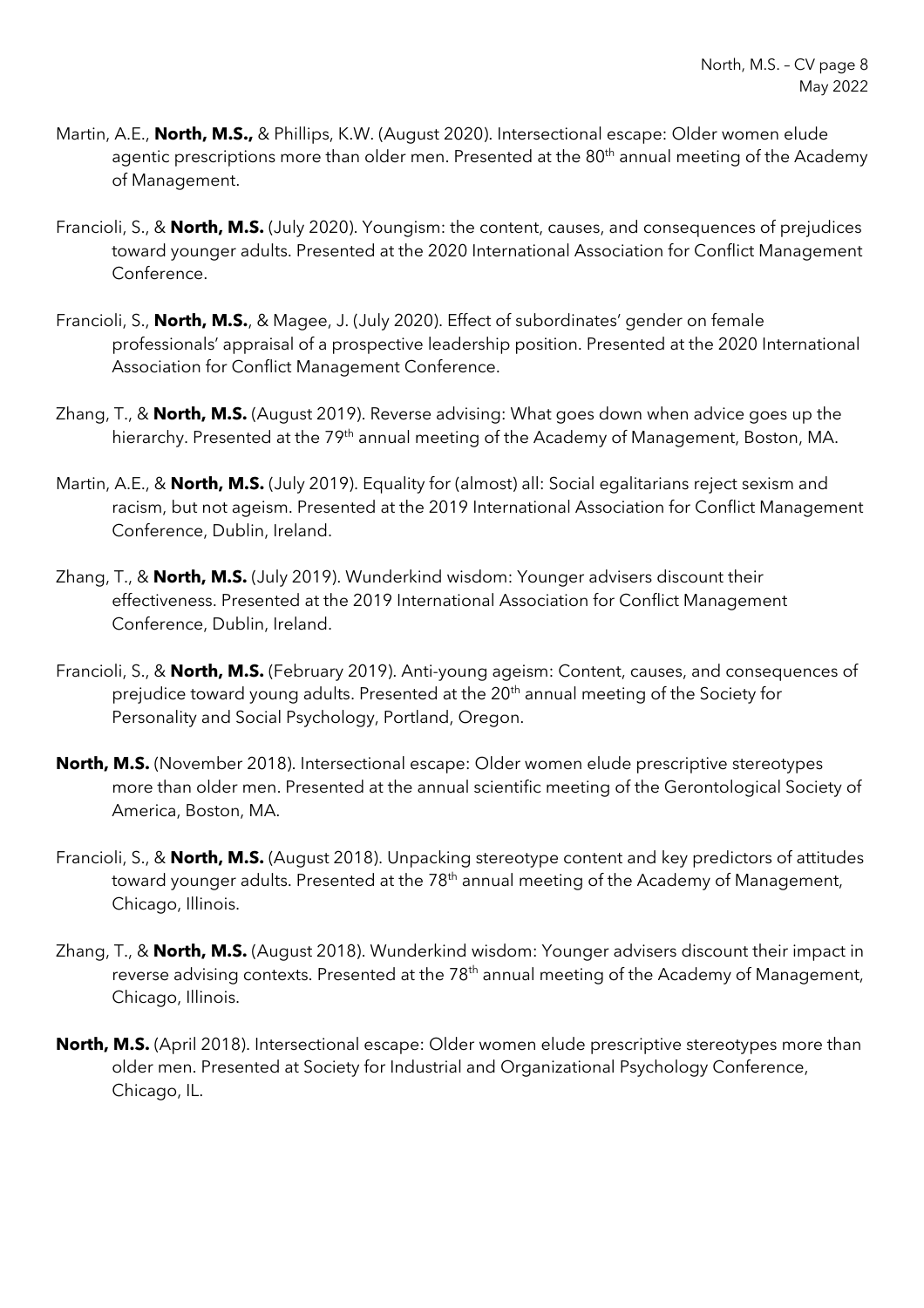- **North, M.S.** (May 2017). Intergenerational tensions in the workplace and beyond: Individual, interpersonal, institutional, and international. Presented at the 2017 Congress of the European Association of Work and Organizational Psychology, Dublin, Ireland.
- **North, M.S.** & Hershfield, H.E. (August 2016). The future is yours: Cultivating the entrepreneurial spirit with a future-self approach. Presented at the 76<sup>th</sup> annual meeting of the Academy of Management, Anaheim, California.
- Martin, A.E., **North, M.S.,** & Phillips, K.W. (August 2016). The granny buffer: Older women avoid prescriptive stereotypes more than older men. Presented at the 76<sup>th</sup> annual meeting of the Academy of Management, Anaheim, California.
- **North, M.S.** (August 2015). Intergenerational tensions in the workplace and beyond. Presented at the 75<sup>th</sup> annual meeting of the Academy of Management, Vancouver, Canada.
- **North, M.S.** (May 2015). Prescriptive age stereotypes: Individual, interpersonal, institutional, and international. Presented at the 27<sup>th</sup> Annual Convention of the Association for Psychological Science, New York, NY.
- **North**, **M.S.,** & Fiske, S.T. (January, 2012). An inconvenienced youth: Ageism as intergenerational tension. Presented at the 13<sup>th</sup> Annual Society for Personality and Social Psychology Conference, San Diego, CA.
- **North**, **M.S.,** & Fiske, S.T.\* (July, 2011). An inconvenienced youth: Ageism's intergenerational tensions over Succession, Identity, Consumption (SIC). Presented as part of *Symposium on Complicating demographic categories: The social psychology behind the boxes checked*, at the meetings of the European Association of Social Psychology, Stockholm, Sweden. \*(presenter)
- **North**, **M.S.** (April, 2010). Succession, Identity, and Consumption: An intergenerational, prescriptive approach to ageism. Presented at the Four College Conference, New York University, New York, NY.
- **North**, **M.S.** (November, 2009). A new approach to ageism: Succession, Identity and Consumption. Presented at the Bridging Social Psychologies Conference, Northwestern University, Evanston, IL.

## **TEACHING EXPERIENCE**

*New York University Stern School of Business* Leadership in Organizations (Full-time MBA and Part-time MBA core course), Spring 2022 Average Instructor Rating (3 sections): 5.0/5.0, 5.0/5.0, 5.0/5.0

*New York University Stern School of Business* Management and Organizations, Fall 2020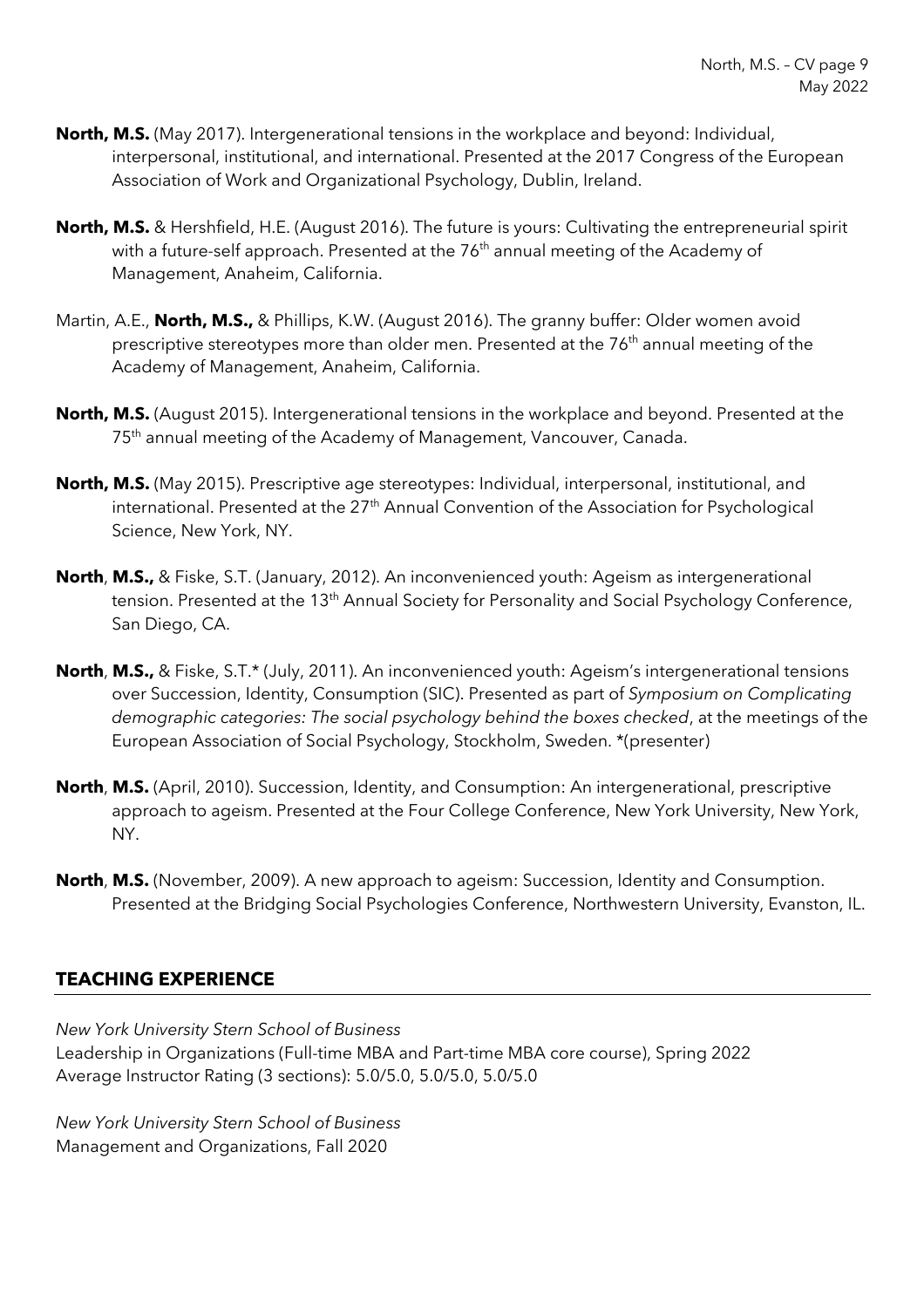Average Instructor Rating (3 sections): 4.9/5.0, 5.0/5.0, 4.9/5.0

*New York University Stern School of Business* Management and Organizations, Spring 2020 Average Instructor Rating (2 sections): 5.0/5.0, 5.0/5.0

*New York University Stern School of Business* Management and Organizations, Fall 2018 Average Instructor Rating (3 sections): 5.0/5.0, 5.0/5.0, 4.9/5.0

Understudied 101: Overlooked Topics in Social Cognition and Organizational Behavior, Spring 2018 (Self-developed Ph.D seminar; instructor rating N/A)

Management and Organizations, Fall 2017 Average Instructor Rating (3 sections): 7.0/7.0, 7.0/7.0 7.0/7.0

Management and Organizations, Fall 2016 Average Instructor Rating (1 section): 7.0/7.0

Management and Organizations, Fall 2015 Average Instructor Rating (2 sections): 6.9/7.0, 6.8/7.0

*Princeton University (Assistant Instructor)* Quantitative Methods, Fall 2011 Average Instructor Rating (3 sections): 4.8/5.0, 4.6/5.0, 4.8/5.0

## **PROFESSIONAL SERVICE**

Editorial Board Member

• *Work, Aging, & Retirement* (2022-2023)

NYU Stern Department of Management & Organizations

- Doctoral Admissions Committee (2021, 2022)
- Course Coordinator, undergraduate core course "Management & Organizations" (2017-2021)
- Faculty Annual Merit Review Committee (2018)
- Management & Organizations Department Faculty Liaison, Stern Behavioral Lab (2016-2018)
- External Review Committee, Research (2018)

NYU Stern Management & Organizations Graduate Program

- Faculty Reader, Doctoral Student 2<sup>nd</sup>-year Paper (2018, Thea Tomova)
- Faculty Grader, Doctoral Student Competency Exam (2022, Angela Shakeri; 2018, Thea Tomova; 2017, Stephane Francioli)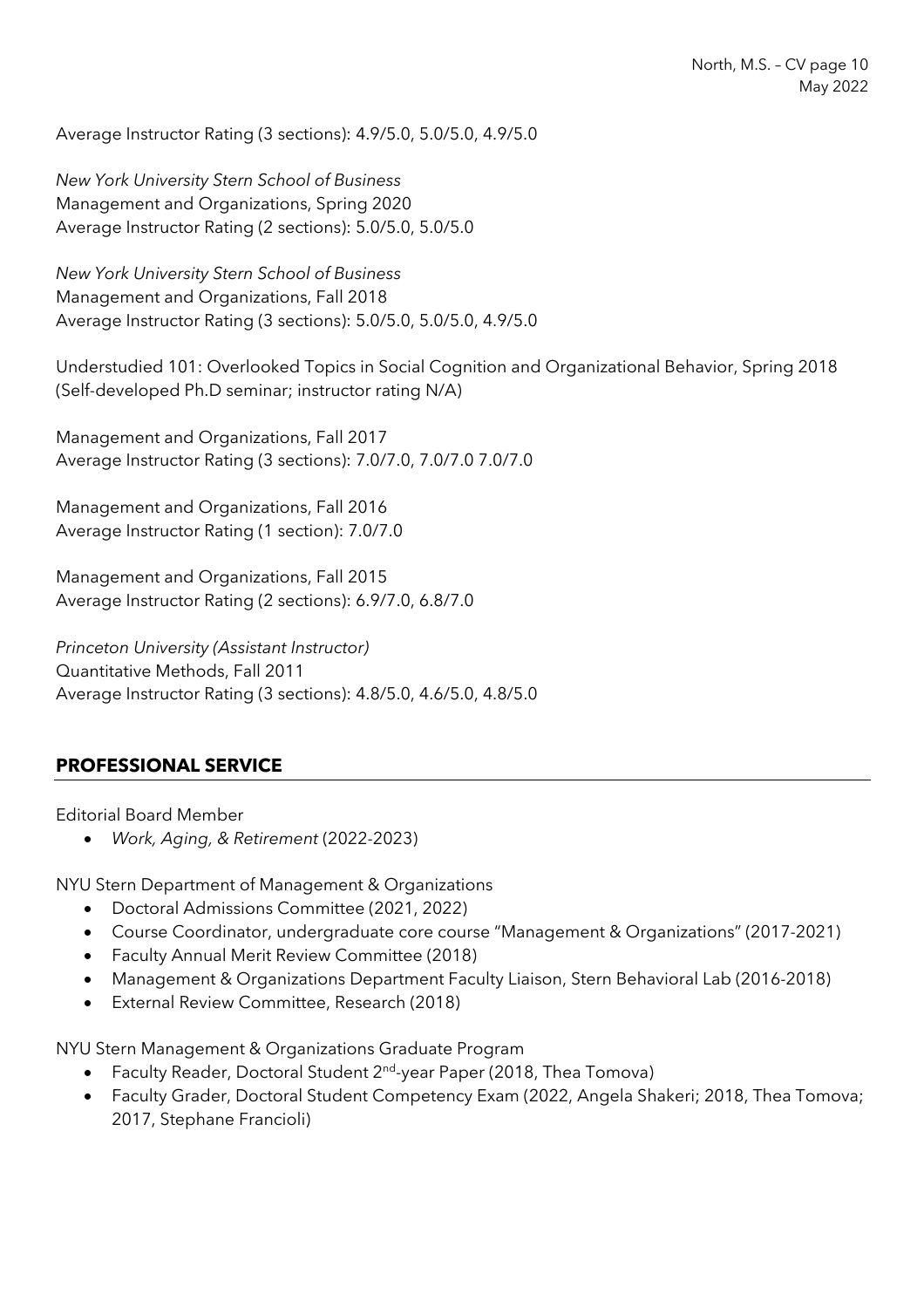• Faculty Discussant, East Coast Doctoral Conference (previously called Columbia-Stern Ph.D Student Conference) (2015, 2016, 2019)

NYU Stern Undergraduate Program

- Invited Speaker, Coronavirus Response Fellowship Panel (2020, 2021)
- Honors Thesis Supervisor, Stern Honors Program (2017-2018; 2019-2020) (3 students; Samyak Jain, Jodie Miller, Angela Shakeri\*) *[\*winner of the 2020 Dean Menon Undergraduate Research Award*]
- Session Leader, Undergraduate Orientation Social Dialogue (2019)
- Faculty Mentor, "Proud to Be First" (First Year, First Gen) (2019-)
- Faculty Supervisor, Stern Program for Undergraduate Research (SPUR) (2017-) (29 students Fall 2017-Spring 2022)
- Independent Study Supervisor (2 student) (Fall 2017, Spring 2020)

NYU Stern MBA Program

• LAUNCH Facilitator (2017, 2021)

NYU Stern (General)

- New Faculty Orientation, Teaching Faculty Panel (2018)
- AACSB Reaccreditation, Junior Faculty Meeting Group (2019)
- Diverse Pathways in Academia Workshop, Panel on "How We Got to Business School, and Why We Stayed" (2020, 2022)

New York University (School-wide)

- Faculty Advisory Board, Wasserman Center for Career Development
- Steering Committee, NYU Aging Incubator
- Gallatin Undergraduate Colloquium Committee Member (2021, Christina Thomson; Sarah Whitwell)

External Service

- Thesis Committee Member: Irina Gioaba (University of Lausanne, Switzerland), Tomoe Hashimoto (Minerva University) (2019)
- Invited Committee Member, National Academies of Sciences, Engineering, and Medicine, Committee on Consideration of Generational Issues in Workforce Management and Employment (2019-)

Visiting Scholar Host

- Irina Gioaba, University of Lausanne (Switzerland) (2021-)
- Noemi Nagy, University of Bern, Switzerland (August 2019-March 2021)
- Allison Flamion, University of Liege, Belgium (September 2018-December 2018)
- Peter Gahan, University of Melbourne, Australia (January 2018-March 2018)

Ad-hoc reviewer: